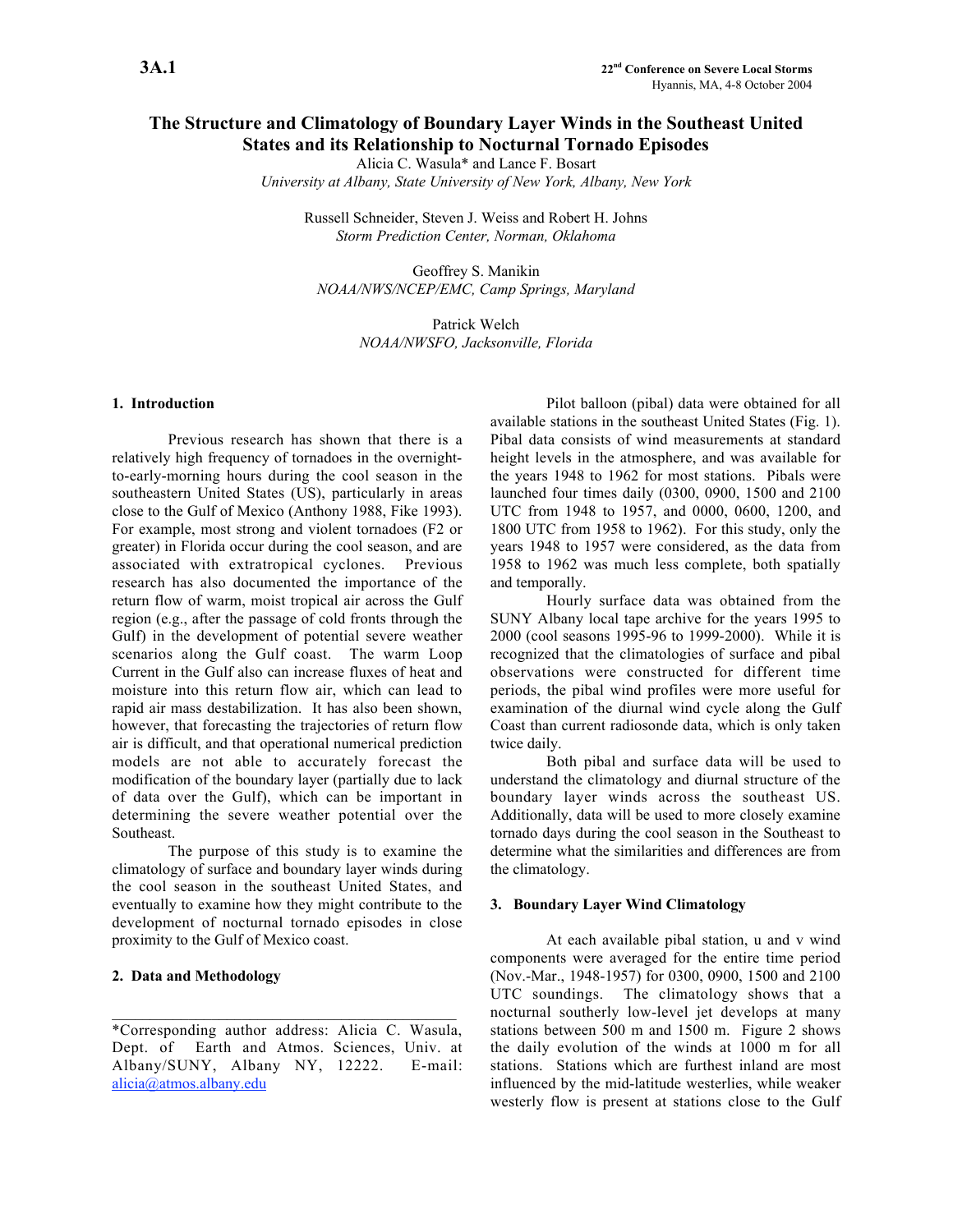Coast. Stronger southerly winds are present during the overnight/pre-dawn hours (e.g. 0900 UTC) than during the day (e.g. 2100 UTC) at all stations in close proximity to the Gulf of Mexico, including BRO (Brownsville, TX), MSY (New Orleans, LA), TPA (Tampa Bay, FL), and TLH (Tallahassee, FL). The low-level (0-1 km) wind shear is strongest in the average of all stations at 0900 UTC and weakest at 2100 UTC. This diurnal difference in the 0-1 km shear is even greater (appx. 4 m  $s^{-1}$ ) when a subset of pibals in close proximity to tornado episodes is used for the calculation (not shown).

Figure 3a shows the difference in the v (northsouth) component of the wind at 1000 m as a function of latitude for the climatology. Although the 2100 UTC meridional wind exhibits little to no dependence on latitude, the 0900 UTC meridional wind is quite dependent on the latitude of the station. The 0900 to 2100 UTC difference in the meridional wind is strongly dependent on latitude, with approximately 73% of the variance of this difference explained by the latitude of the station. Thus, the development of the southerly nocturnal low-level jet is most pronounced at stations in close proximity to the Gulf of Mexico, while inland stations do not show an increase in southerly flow at night. However the 0-1 km shear calculation does not exhibit a negative correlation with latitude as one might expect. This is due to the fact that the 0-1 km shear actually increases northward due to the stronger influence of the mid-latitude westerlies at stations to the north. When one looks at the meridional shear only (Fig. 3b), there is a strong negative correlation to latitude, which corroborates the hypothesis that the nocturnal southerly low-level jet is most pronounced near the Gulf Coast.

#### 4. Surface Wind Climatology

It has been observed through various case studies of nocturnal tornado events near the Gulf Coast that there appears to be a consistent signature of more strongly backed surface winds at stations in immediate proximity to the Gulf of Mexico. The purpose of the climatology of surface observations was to determine if this more prominent backing signature is real, and if it can be seen on a regular basis (i.e., in the climatology) at stations near the Gulf Coast.

Figure 4 shows a sample of a climatological windrose for an individual surface station, AEX (Alexandria, LA). One can see a gradual backing of the winds from 0000 UTC to 1200 UTC, from southerly to more southeasterly flow. While this backing is not as pronounced at all stations, most stations in close proximity to the Gulf of Mexico did exhibit some degree of backed winds during the overnight/early morning hours compared to the daytime (not shown). For this study, all stations south of AEX were defined as 'coastal', while stations north of AEX were defined as 'inland'.

Figure 5 shows frequency plots for both coastal and inland stations. Illustrated is the percent of observations which occurred during each hour (various colors) for 30 degree direction bins. For example, approximately 17% of observations where the wind direction was 180° to 210° occurred at 2100 UTC for coastal stations (Fig. 5a). If a wind direction were equally likely to be reported at all times, 12.5% (1/8) of the observations would occur for each hour. Coastal stations tend to have a higher percentage of observations report easterly or northeasterly flow during the overnight to early morning hours (0900 to 1500 UTC), while a high percentage of southerly observations occurred during the day (1800 UTC to 0000 UTC). Wind directions greater than 270° (northwesterly flow) show roughly the same percentage of reports at all hours, thus indicating there is no preferred time of day for northwest flow to be reported. This preference for easterly or northeasterly flow to be reported in the pre-dawn hours is not nearly as pronounced for inland stations (Fig. 5b).

The next question to answer is why the surface winds tend to be more backed (i.e., more northeasterly or easterly) at night for coastal stations. While all stations exhibit a pressure rise during the overnight hours, the highest pressure rise by greater than 1 hPa occurs in a region from northern Louisiana eastward through central Mississippi and Alabama (not shown). A hypothesis that remains to be tested is that this stronger pressure rise slightly inland from the coast forces stronger easterly (geostrophic) flow along the immediate Gulf coast.

## 5. Conclusions

Pibal observations from 1948 to 1957 support the hypothesis that the development of the southerly nocturnal low-level jet is most pronounced during the overnight hours. In the climatological sense, this increases the 0-1 km meridional shear magnitude at stations in close proximity to the Gulf of Mexico.

Examination of hourly surface observations for stations across the southeast United States indicate that there is a preference for more backed (northeast/east flow) to be reported along the immediate Gulf coast during the overnight/pre-dawn hours, at the same time that the low-level jet increases strength in the pibal climatology. It is hypothesized that this more prominent easterly flow is due to stronger pressure rises just inland from the Gulf Coast than along the immediate coastline.

While it is recognized that these climatologies are for two different time periods and may not be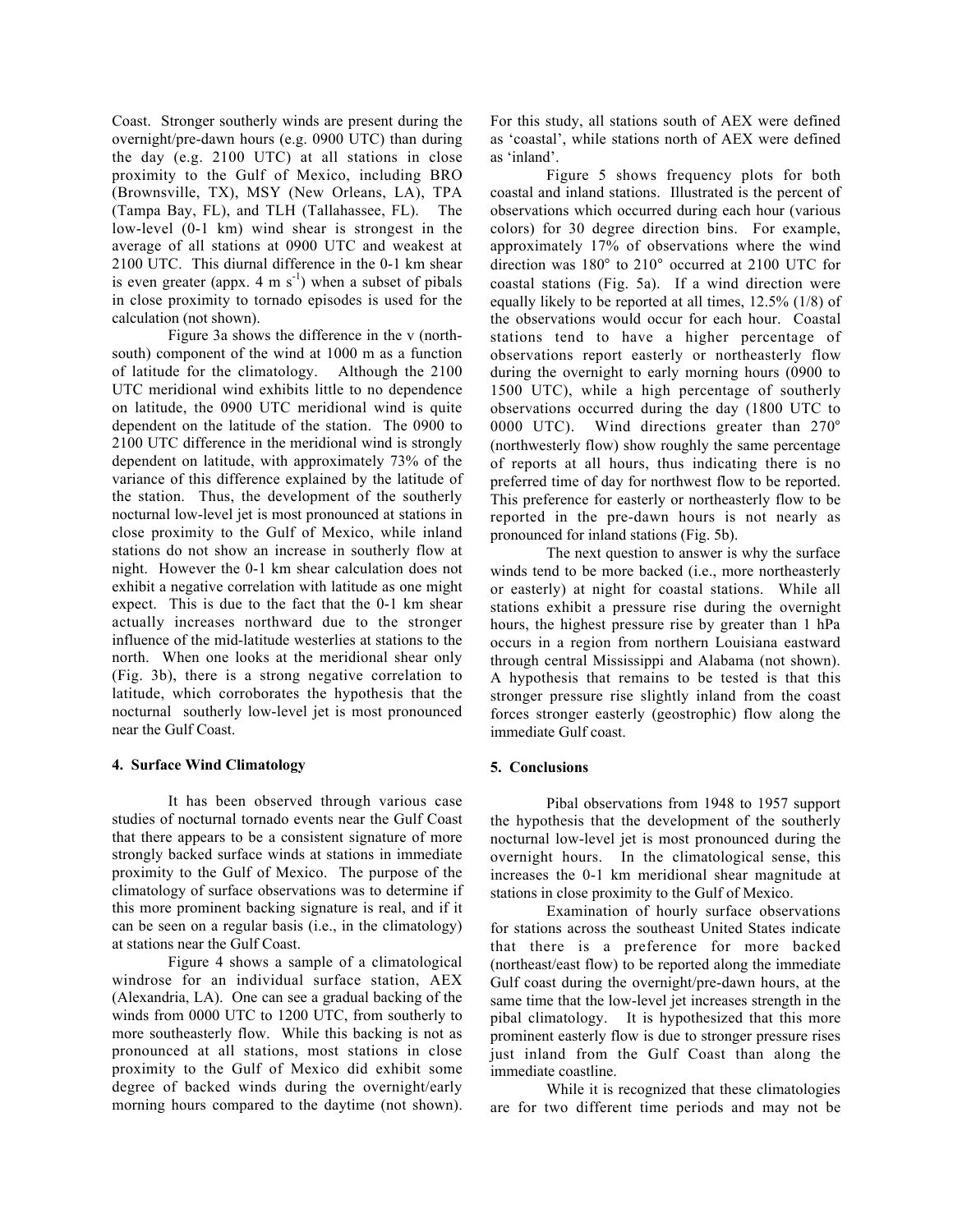related, it is hypothesized that there is still a nocturnal low-level jet that develops along the Gulf Coast today. If this is true, this fact, combined with the preference for more backed surface winds, would climatologically create a more favorable shear profile along the Gulf Coast than further inland for supercell development.

Future work will include examination of a subset of surface and pibal data to see if the boundary later wind signatures, which are present in the climatology, are enhanced in close proximity to tornado episodes. Additionally, future work will include addition of more surface stations to the climatology to further investigate the hypothesis that stronger pressure rises inland contribute to more prevalent easterly/northeasterly flow overnight along the Gulf Coast. Lastly, surface stations along the east and west coasts of the Florida peninsula will be examined as well, as the nocturnal tornado signature is present on the Florida peninsula as well. Comparisons will be made of the diurnal evolution of surface flow along the east and west coasts of the peninsula during the cool season.

#### 6. Acknowledgement

This research grew out of COMET-supported research at the University at Albany/SUNY through grant #S99-19133. Thanks also to Celeste Iovinella for her work preparing this manuscript.

## 7. References

- Anthony, R., 1988: Tornado/severe thunderstorm climatology for the southeastern United States. *Preprints, 15th Conference on Severe Local Storms*, American Meteorological Society, 22- 26 February 1988, Baltimore, MD, pp. 511- 516.
- Bluestein, H. B., and P. C. Banacos, 2002: The vertical profile of wind and temperature in cyclones and anticyclones over the eastern two-thirds of the United States: A climatology. *Mon. Wea. Rev.*, 130, 477-506.
- Fike, P. C., 1993: A climatology of nocturnal severe local storm outbreaks. *Preprints, 17th Conference on Severe Local Storms*, American Meteorological Society, St. Louis, MO, 4-8 October 1993, pp. 10-14.



Fig. 1: Surface (red) and pilot balloon (blue) stations used in this study. Green stations are those for which both surface and pilot balloon data were available.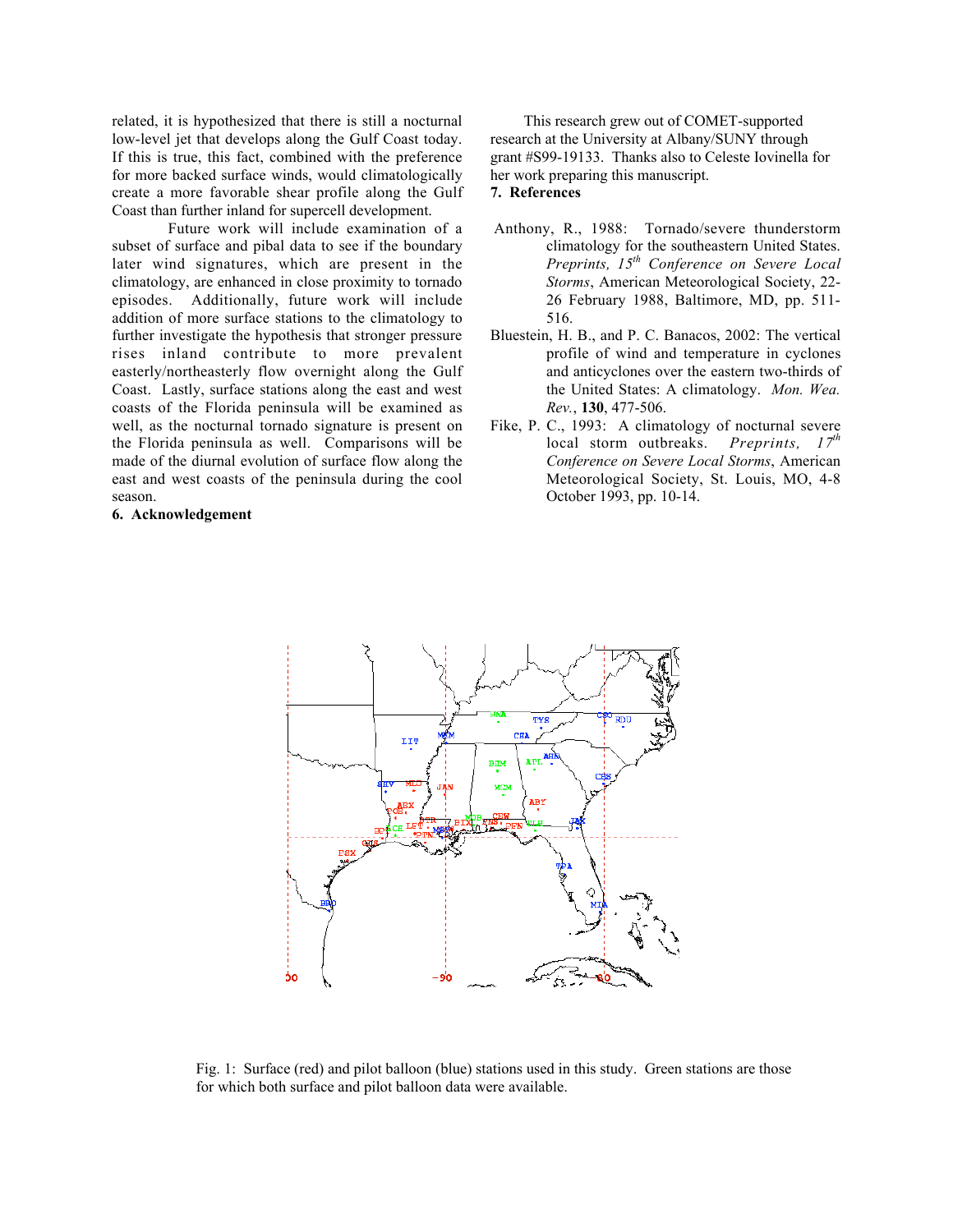

Fig. 2: Climatological wind arrows for southeast United States pibal stations. Black = 0300 UTC, red = 0900 UTC, green = 1500 UTC, light blue = 2100 UTC.



Fig. 3: a) Meridional wind vs. latitude for 0900 and 2100 UTC, and 0900-2100 UTC difference, b) 0-1 km meridional wind shear vs. latitude for 0900 and 2100 UTC, and 0900-2100 UTC difference.